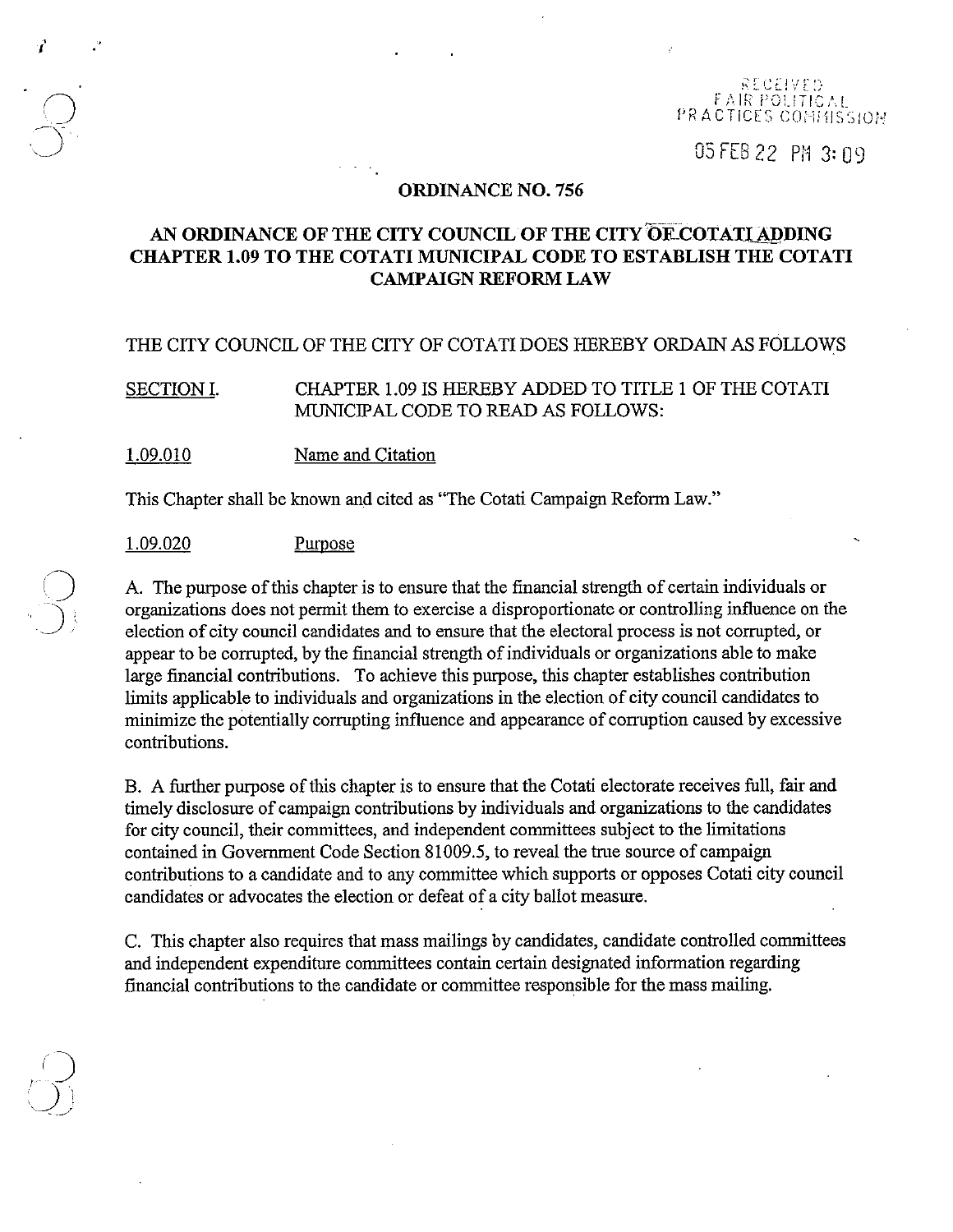Ordinance No. 756 Page 2 of 12

#### 1.09.030 Relation to the Political Refonn Act

This chapter is intended to supplement the Political Reform Act of 1974, as amended, commencing with Government Code Section 81000, *et seq.* (the "Act") and as interpreted by the Fair Political Practices Commission in regulations adopted and promulgated from time to time by the Commission. Unless a word or tenn is specifically defined in this chapter, or the contrary is stated or clearly appears from the context, word and terms used herein shall have the same meaning as defined or used in the Act and Commission regulations, as amended from time to time.

#### 1.09.040 Definitions

A. "City Candidate" shall mean any Person who is a candidate for City Office.

B. "City Office" or "Officer" shall mean the office of council member for the City of Cotati.

C. "Campaign Statement" shall be as defmed by the Act but governed by the dollar amounts set forth in this chapter.

D. "Controlled committee" shall mean a Committee that is controlled directly or indirectly by a candidate for City Office or City measure proponent or opponent or that acts jointly with a candidate for City Office, controlled Committee or City measure proponent or opponent in connection with the making of expenditures. A candidate for City Office or City measure proponent or opponent controls a Committee ifhe or she, his or her agent, or any other Committee he or she controls has a significant influence on the actions or decisions of the Committee.

E. "Committee" shall be as defmed in Section 82013 of the Act, except that the monetary thresholds for subdivisions (a) and (b) are changed to \$500. At the present time, Section 82013 of the Act defines "Committee" to mean "any person or combination of persons who directly or indirectly does any of the following: (a) Receives contributions totaling one thousand dollars (\$1,000) or more in a calendar year. (b) Makes independent expenditures totaling one thousand dollars (\$1,000) or more in a calendar year; or (c) Makes contributions totaling ten thousand dollars (\$10,000) or more in a calendar year to or at the behest of candidates or Committees. A person or combination of persons that becomes a *Committee* shall retain its status as a Committee until such time as that status is terminated pursuant to Section 84214 [of the Act]."

756 CAMPAIGN REFORM (FINAL).DOC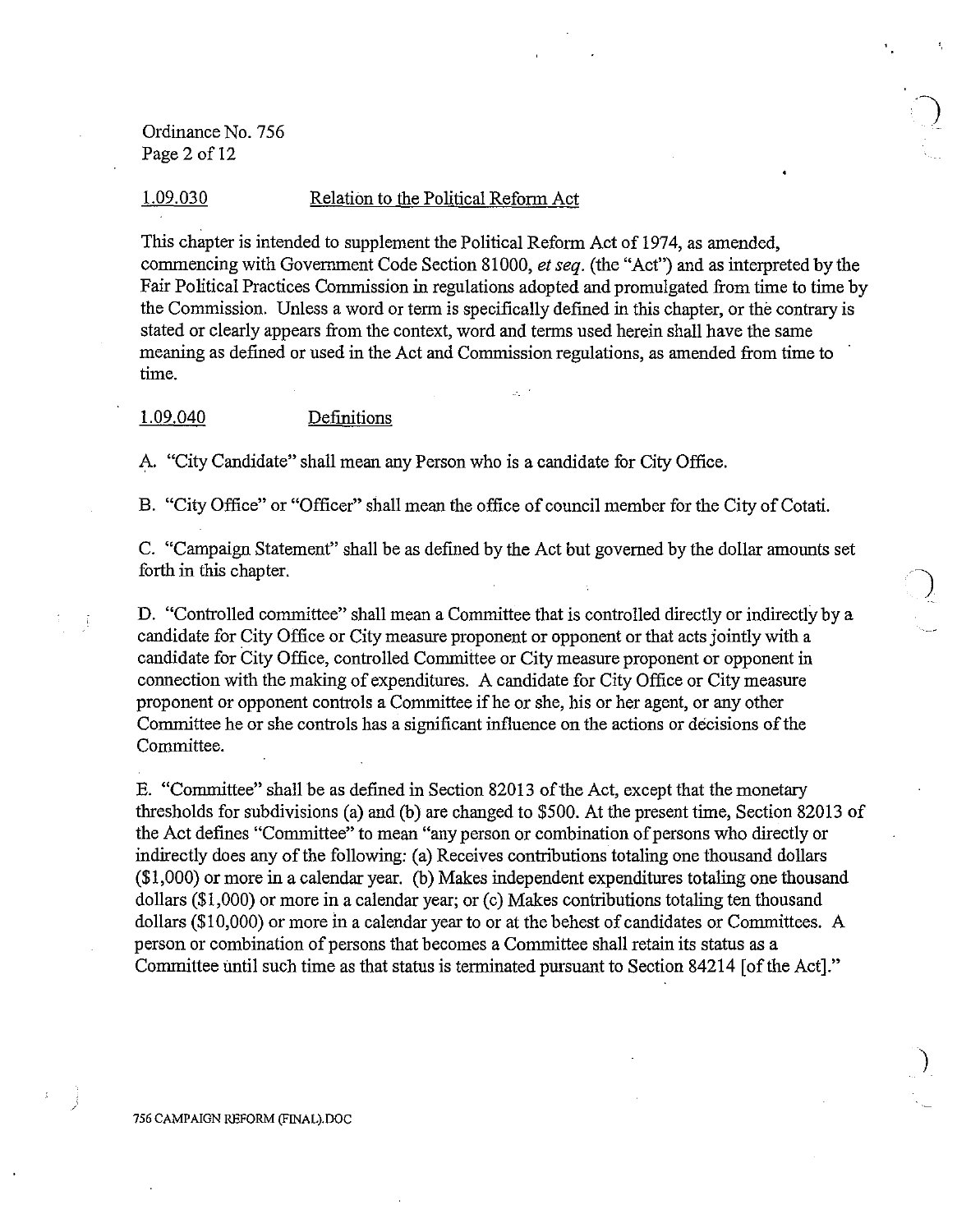Ordinance No. 756 Page 3 of 12

- F. "Election Cycle" shall mean:
	- 1. For each elective City Office, the Election Cycle is the four year period commencing on January 1 immediately following the last general election for that particular City Office and ending on December 31 of the year in which the next general election for the same City Office occurs. For example: The last general election for city council was conducted in November of 2002. The Election Cycle for that election would have been January 1, 1999 through December 31, 2002. The next general election involving those same City Offices is scheduled for November of 2006. The Election Cycle for that election would have commenced on January 1, 2003 and will continue through December 31, 2006. The Election Cycle for the general election scheduled for November of 2004 would be January 1,2001 through December 31, 2004. For the November, 2008 election, the Election Cycle will commence on January 1, 2005 and continue through December 31, 2008.
	- 2. For purposes of any special election for any City Office, the Election Cycle shall commence on the date the special election is called and the Election Cycle shall end on the  $60<sup>th</sup>$  day following that special election.
	- 3. For purposes of any recall election of any City Office, the Election Cycle shall commence on either the date a Committee is formed pursuant to the Act in support of a recall election or the date the city clerk approves a recall petition for circulation and gathering of signatures, whichever occurs earlier, and ending on the  $60<sup>th</sup>$  day following the first to occur of any of the following:
		- a. The time provided by law for the gathering of signatures on recall petitions expires without sufficient recall petition signatures having been filed with the city clerk to require a recall election;
		- b. All Committees formed in support of the recall have been terminated pursuant to the Act;
		- c. The date the recall election is held.

G. "Person" shall be as defined by the Act, and shall expressly include a trust. At the present time, section 82047 of the Act defines "Person" to mean "an individual, proprietorship, firm, partnership, joint venture, syndicate, business trust, company, corporation, limited liability company, association, Committee, and any other organization or group of persons acting in concert."

756 CAMPAIGN REFORM (FINAL).DOC

,)

 $\bigcup_{i=1}^{n}$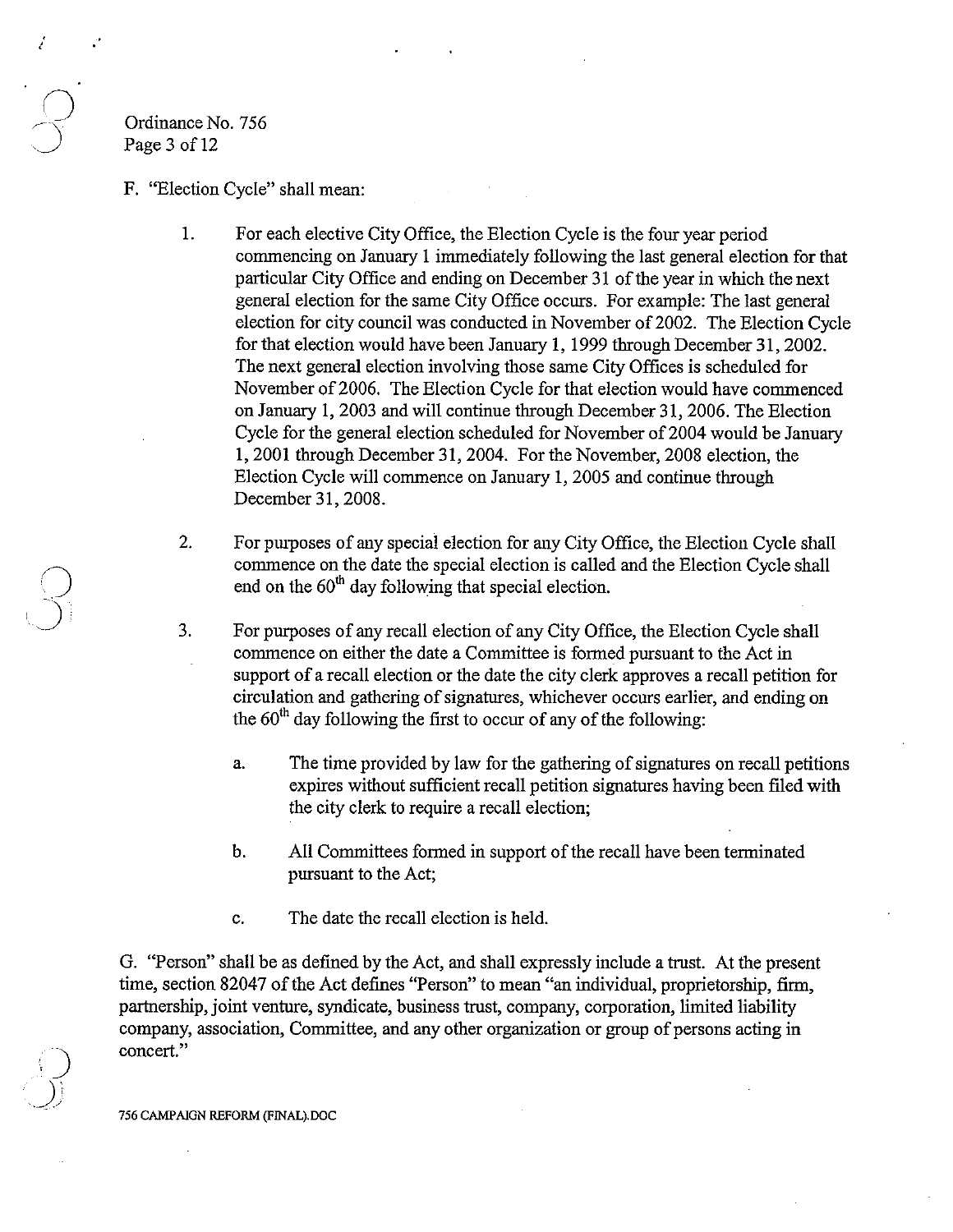Ordinance No. 756 Page 4 of 12

H. "Primarily formed committee" shall be as defined in the Act. At the present time, "primarily formed committee" is defined in the Act to mean "a committee pursuant to subdivision (a) of Section 82013 [of the Act] which is formed or exists primarily to support or oppose any of the following: (a) A single candidate. (b) A single measure. (c) A group of specific candidates being voted upon in the same city, county, or mulitcounty election. (d) Two or more measures being voted upon in the same city, county, multicounty, or state election."

## 1.09.050 Campaign Contribution Limitations

A. No Person shall make to any City Candidate for City Office or to a candidate's controlled Committee, a contribution or contributions cumulatively totaling more than \$350.00 per Election Cycle, and no candidate for City Office and no controlled Committee for a City Candidate shall accept from any Person a contribution or contributions cumulatively totaling more than \$350.00 per Election Cycle.

B. The provisions of this section shall not apply to a City Office candidate's contribution of his or her personal funds to his or her own campaign or controlled Committee. Contributions from community property owned jointly by a City Office candidate and his or her spouse shall be deemed contributions by the City Office candidate. Contributions by a spouse or domestic partner of a City Office candidate from the separate property of the spouse or domestic partner shall be subject to the campaign contribution limitations set forth in subsection A above.

C. This section does not apply to Committees that make independent expenditures.

## 1.09.060 Aggregation of Contributions and Contributors

A. Contributions shall be aggregated and, hence, treated as though made by the same Person, when made under any or all of the following circumstances and by:

- 1. Entities which share a majority of members on their boards of directors;
- 2. Entities which share two (2) or more officers;
- 3. Entities which are in a parent-subsidiary relationship, or where one entity is a branch, division, affiliate, department or local unit of the other;
- 4. An individual or group of individuals and any legal entity or entities in which the individual or group of individuals own greater than fifty percent  $(50\%)$  of the voting or other class of stock of the entity, or who receive or are entitled to receive greater than fifty percent  $(50\%)$  of the profits of the entity;

)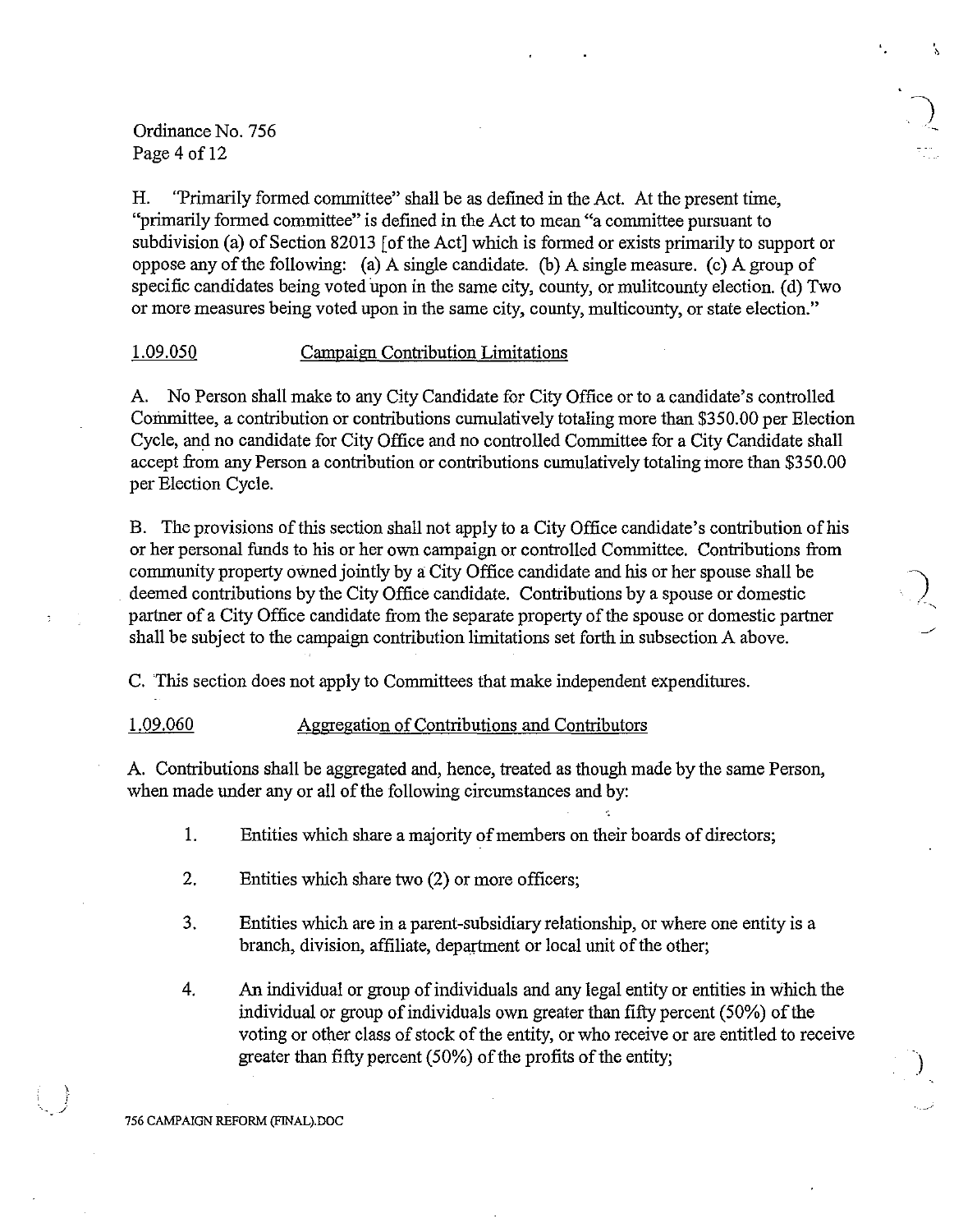Ordinance No. 756 Page 5 of 12

- 5. An individual and any other legal entity or entities for which the individual is in fact solely responsible for decisions regarding the making of contributions;
- 6. An individual and any general or limited partnership in which the individual has a ten (10) percent or more interest, or an individual and any corporation in which the individual owns a fifty (50) percent or more interest; or
- 7. Any or all members of a limited liability company and that limited liability company.

B. All contributions made by a sponsored committee shall be combined with those contributions made during the same Election Cycle by the sponsors of the committee and shall be treated as having been made by one Person.

C. No Committee which supports or opposes a candidate shall have as its officers individuals who serve as the majority of officers on any other Committee which supports or opposes the same candidate. No such Committee shall act in concert with, or solicit or make contributions on behalf of any other Committee. This section shall not apply to treasurers of Committees if such treasurers do not participate in or control in any way a decision on whether candidates receive contributions.

D. With respect to family contributions, contributions by a husband and wife or by domestic partners shall be treated as separate contributions and shall not be aggregated. Contributions by children under eighteen years of age shall be treated as contributions by their parents, custodians or guardians and shall be attributed proportionately to each parent, custodian or guardian.

### 1.09.070 Deadline for Debt Retirement

A. No money can be collected for debt retirement after the end of the campaign Election Cycle.

B. A candidate for City Office and all Committees (including but not limited to primarily formed committees and controlled committees) must retire all campaign-related debts, including loans, by the end of the Election Cycle.

C. A campaign-related debt, including any loan, which remains unpaid after the end of the Election Cycle is deemed to have been a campaign contribution which was accepted at the time the debt was incurred.

756 CAMPAIGN REFORM (FINAL).DOC

i)

 $\sum_{i=1}^{N}$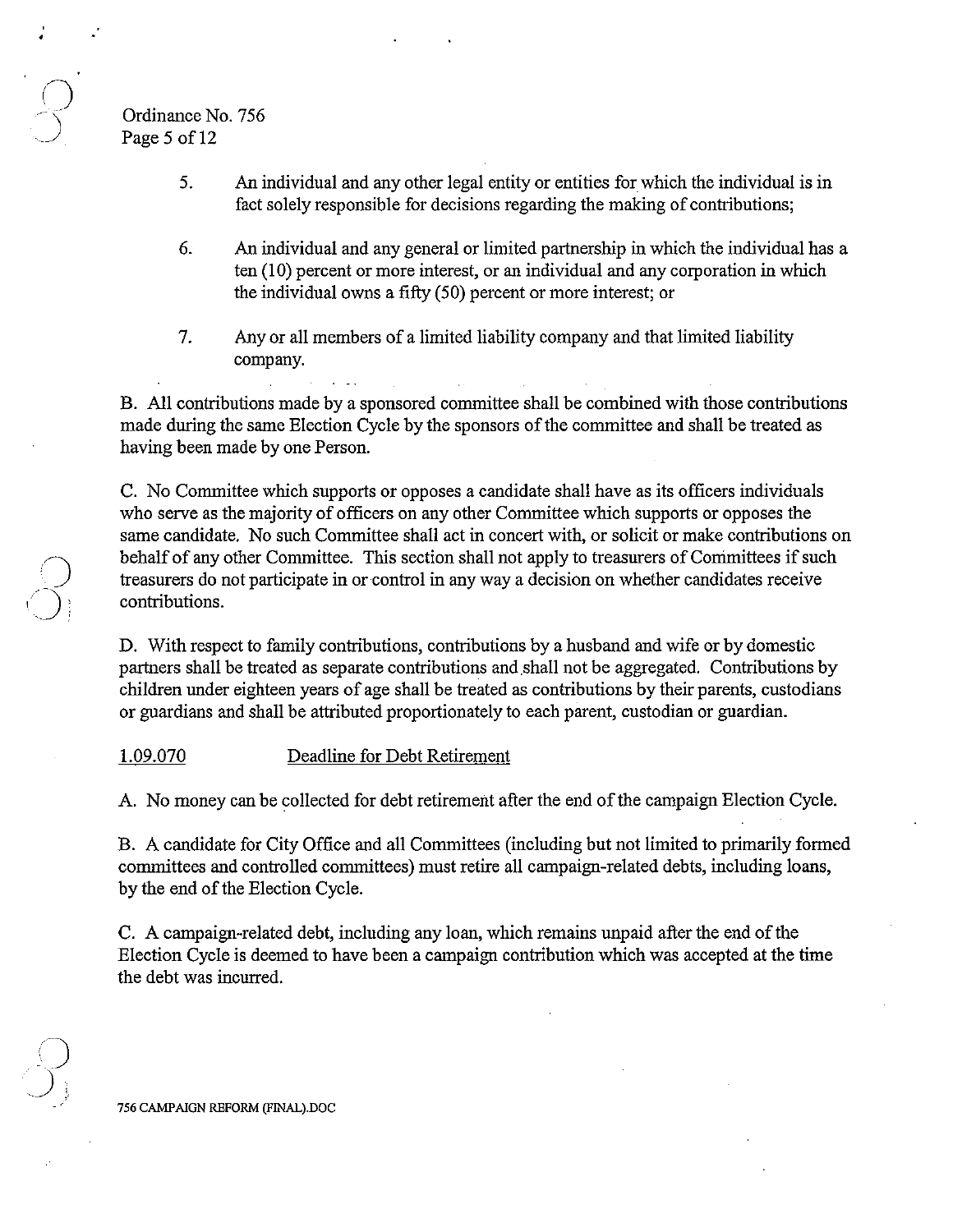# Ordinance No. 756 Page 6 of 12

D. It is a violation of this section to forgive all or part of a loan or debt which is owed by a candidate or Committee and which exceeds the applicable contribution limitation in this ordinance. Forgiveness of a loan or debt shall not be deemed to include the failure to collect the loan or debt where there have been substantial attempts, in good faith, to collect the monies owed and such efforts have proven unsuccessful. In such case, a candidate and a Committee is not exonerated from violations of this ordinance if an outstanding loan or debt exceeds the contribution limitation of this chapter.

## 1.09.080 Written Solicitations by City Candidates and Controlled Committees

In the event that a City Candidate or his or her controlled committee makes a written solicitation for a contribution for the candidate's campaign for City Office, that written solicitation shall include the following written notice in no less than ten-point type on each such solicitation:

#### Notice

The Cotati Municipal Code limits the amount a contributor may give to or for the benefit of a candidate for city council to an aggregate total of three hundred fifty dollars (\$350.00). This \$350.00 aggregate applies to contributions to the candidate and to Persons or Committees controlled by the candidate.

# 1.09.090 Disclosures in Mass Mailings by City Candidates, Controlled Committees, and Independent Expenditure Committees

A. Any mass mailing by a Person, Committee (including but not limited to, a controlled committee, a primarily formed committee and an independent expenditure committee), or City Candidate, in connection with a communication that expressly advocates the election or defeat of a clearly identified City Candidate or city ballot measure, shall disclose the following information in a clear and legible manner in at least 10 point type on the bottom portion of the front page of any mass mailing:

I. As of the date of the distribution of the mass mailing, the names and occupations of individuals who, and the names and business interests of non-individuals, which are the six (6) largest contributors to the candidate or Committee listed in order of the amount of contributions. If two (2) or more of the largest contributors have contributed the same amount, they shall be listed according to chronological sequence of their contributions, The disclosure shall read: "Major funding by: (name and occupation or business interest of each of the largest contributors)." In the case of contributions from Committees, the disclosure shall read: "Major funding by (name of Committee); Expenditures directed by: (name and occupation or business interest of Persons or entities who direct or control the expenditures of the Committee)"; and

)

#### 756 CAMPAIGN REFORM (FINAL).DOC

-.-'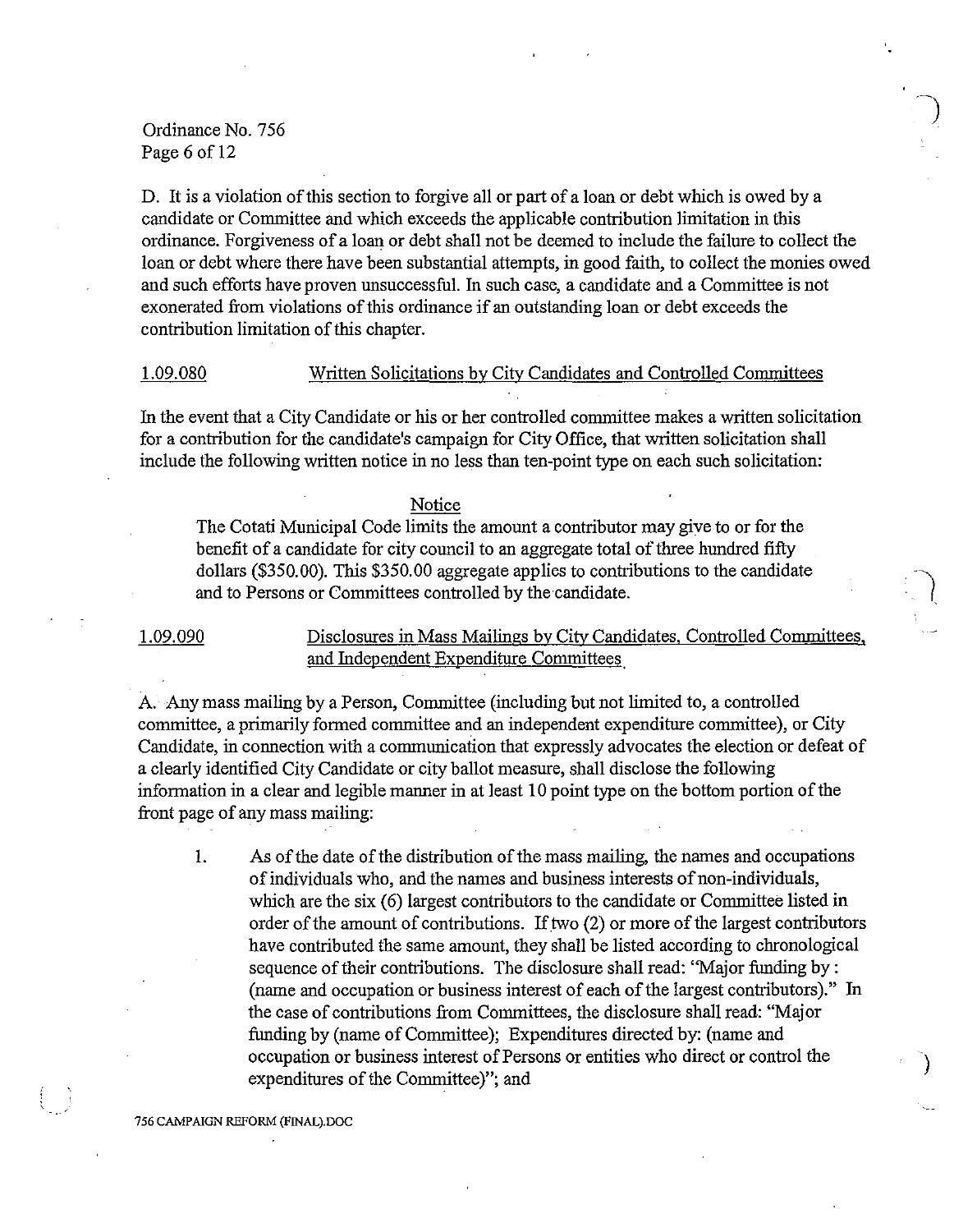# Ordinance No. 756 Page 7 of 12

, ,

- 2. If, as of the date the mass mailing is distributed, the Committee has received at least forty percent (40%) of its total contributions from large out of town contributors, the top portion of the disclosure shall state in at least 10 point type, "Major funding from large out of town contributors." The names of the six (6) largest out of town contributors listed in order of their contribution amounts, and the residence or business location of the contributors (i.e., city and state), shall be stated in not less than 10 point type. "Large out of town contributors" means those contributors (a) who either are not residents of the City of Cotati or do not have a principal place of business in the City of Cotati, and (b) whose cumulative contributions in an Election Cycle are one hundred (\$100.00) dollars or more.
- 3. The total production and postage cost of the mailing.

B. When making the disclosures required in subsections  $(A)(1)$  and  $(A)(2)$ , the mass mailing must use the same type size for all words in both disclosures. The mass mailing must list each contributor on a new line. The bottom portion of the front page of the mass mailing shall be used solely for the purpose of making the disclosures required in subsection (A)(3).

C. For purposes of this section, "front page" shall mean the envelope, page or panel where the address is or, in the case of unaddressed items, any outside panel.

D. For each piece of mass mailing sent to Cotati residents, the Person or Committee shall send a copy of the mass mailing to the city clerk at the same time the pieces are mailed to the other Cotati residents.

E. Any mass mailings sent by a City Candidate or candidate-controlled committee shall state on the front page of the mailing in type not less than 10 point, in a clear legible manner, whether or not the mailing or ad has been authorized by any candidate for City Office, and, if not, by whom the mailing was authorized. In the case of a mass mailing by an independent expenditure committee, the mass mailing shall state in a prominent place, in clear legible type, that the mailing is not authorized or approved by any candidate nor by any election official.

F. This section does not apply to communications from an organization to its members, except for mailings by a political party to its members, as to which this section does apply.

756 CAMPAIGN REFORM (FINAL).DOC

)

 $\mathcal{I}$  )  $^-$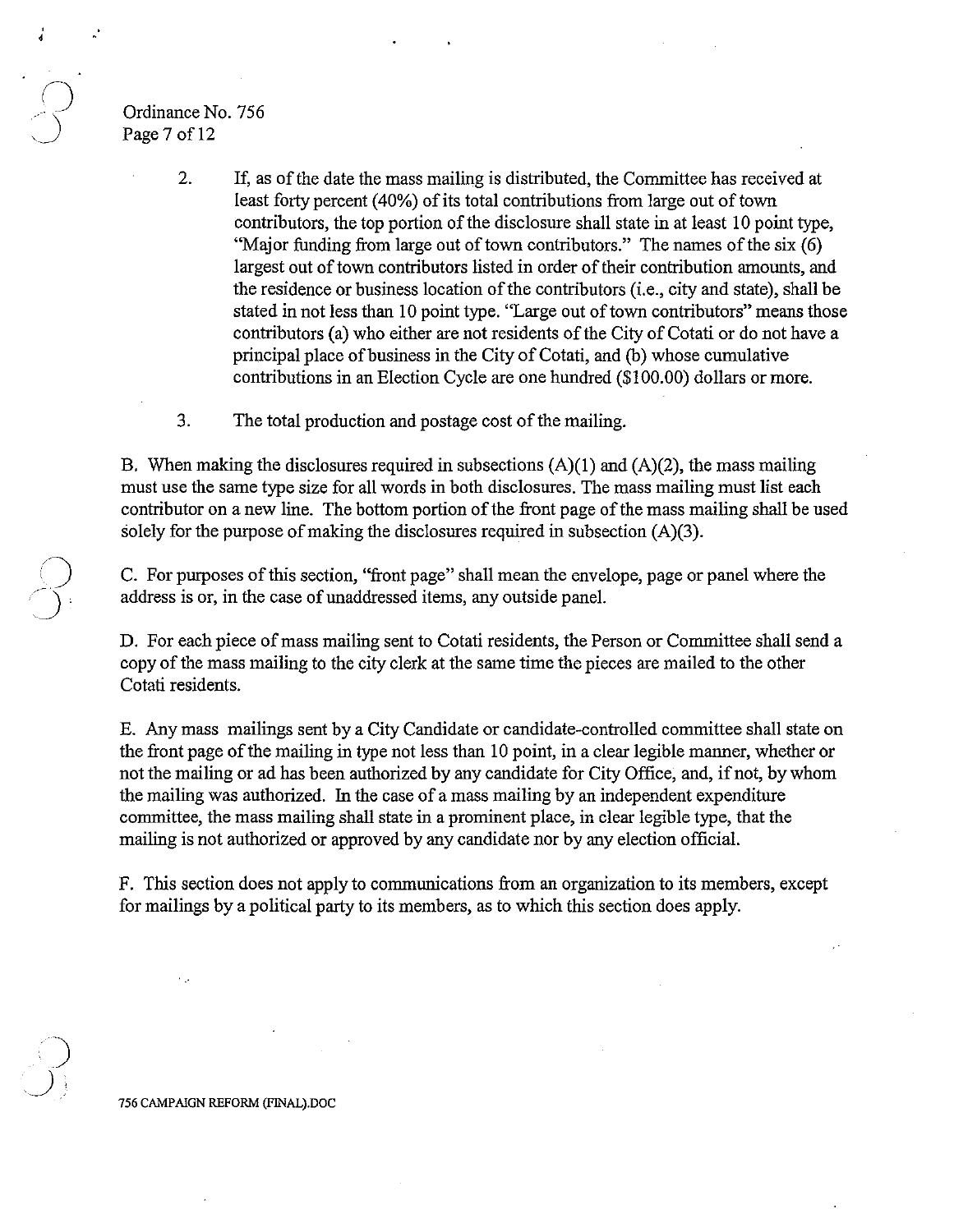Ordinance No. 756 Page 8 of 12

#### 1.09.091 Disclosures in Political Advertisements

A. Except as to advertisements described in Section 1.09.091(B), any advertisement (including advertisements communicated electronically) which advocates the defeat, election or passage, as the case may be, of a candidate for City Office or city ballot measure and is sent, caused to be sent, delivered or caused to be delivered, or communicated or caused to be communicated by a Person, Committee, or City Candidate, to more than 200 Cotati residerits shall be subject to the requirements set forth in Section 1.09.090 above, except that for purposes of this Section 1.09.091, "front page" shall be defined to mean the first page of the advertisement.

~)

B. All television and radio advertisements in behalf of or in opposition to a candidate for City Office or a city ballot measure shall, in either their oral statements or visual depictions, as the case may be, broadcast in clear and understandable language, (1) whether or not (in the case of a campaign for City Office) the advertisement has been authorized by any candidate for City Office, and, if not, by whom the promotion was authorized and (2) (in the case of a city ballot measure) who or what Committee and/or Person(s) has authorized and/or paid for the advertisement, and (3) in either case, how much the advertisement cost.

## 1.09.100 Contribution and Expenditure Disclosures and Additional Campaign Statement Filing Requirements

A. Each Person, City Candidate and each Committee shall disclose in the Campaign Statements required by the Act and by this Chapter, all of the following:

- 1. The information required under §84211(f) of the Act as to each Person with respect to whom the cumulative amount of contributions (including loans) received from that Person is \$50.00 or more and a contribution or loan has been received from that Person during the period covered by the Campaign Statement;
- 2. The information required under §84211(g) of the Act as to each Person with respect to whom the cumulative amount of loans received from or made to that Person is \$50.00 or more, and a loan has been received from or made to that Person during the period covered by the Campaign Statement or is outstanding during the period covered by the Campaign Statement;
- 3. The information required under §84211 (k) of the Act as to each Person to whom an expenditure of \$50.00 or more has been made during the period covered by the Campaign Statement; and
- 4. All of the other information required by §84211 of the Act.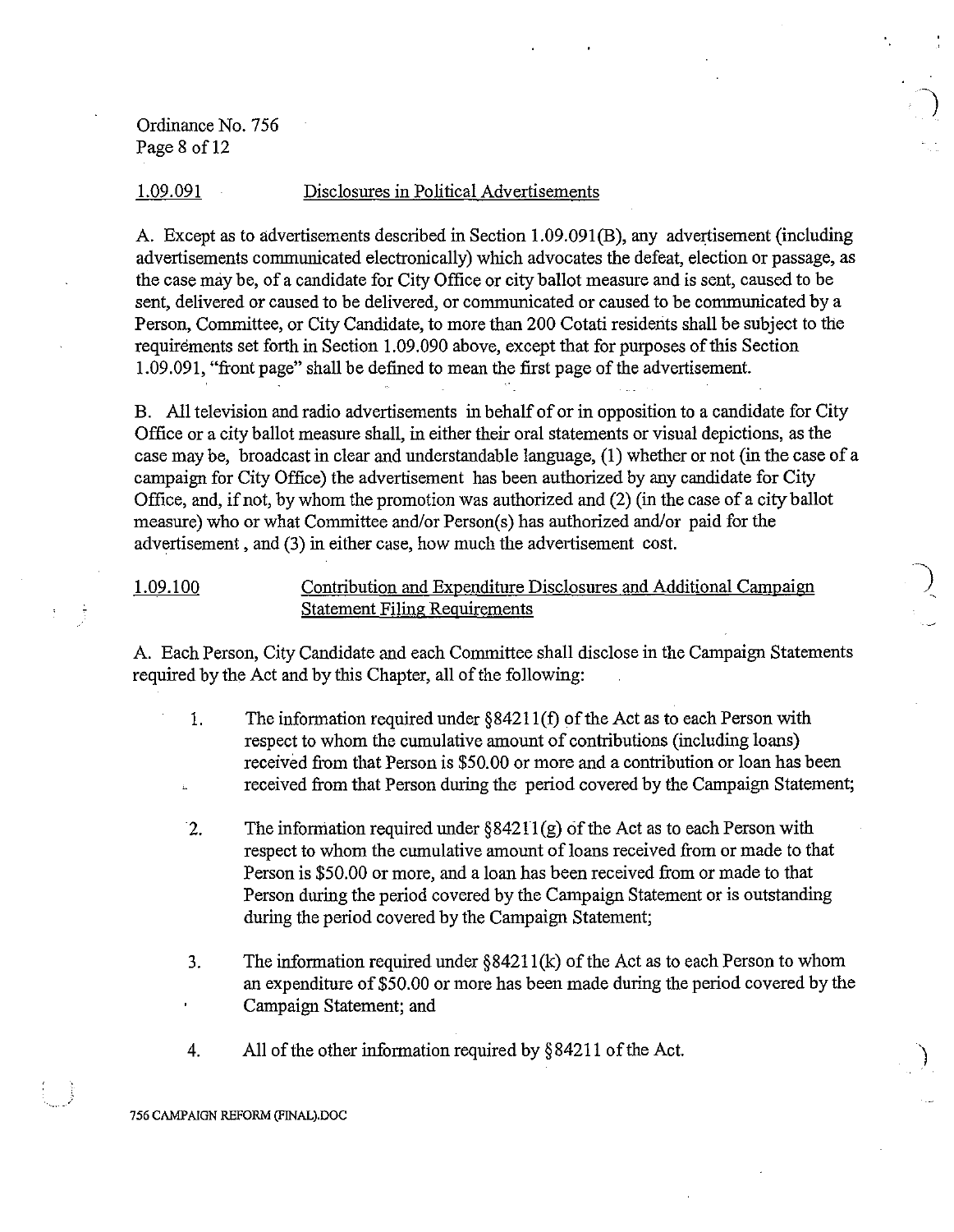## Ordinance No. 756 Page 9 of 12

 $\frac{1}{4}$ 

 $\sum_{i=1}^{n}$ 

B. In addition to the Campaign Statements each Person, candidate and Committee are required to file under the Act, each Person, candidate and Committee shall be required to file a Campaign Statement on the Friday immediately preceding the election date covering the period between the closing date of the last Campaign Statement filed under the Act and the close of business on the Thursday immediately preceding the Friday before the election. This additional Campaign Statement must be filed in the office of the city clerk and must be received by the city clerk by 1 :00 p.m. on that Friday.

C. Notwithstanding the amounts specified in Govemment Code Section 82036, each Person, candidate and Committee shall file a late contributions report with the city clerk which reports all contributions of \$350.00 or more received from any source during the period commencing at the end of the period covered in the last Campaign Statement required pursuant to subsection B above, and ending on midnight of the date of the city election. This late contribution report shall be made at and received by the city clerk within 24 hours of the receipt of the contribution and the report to the city clerk shall include all of the information required of late contributions reports under the Act.

D. Notwithstanding the foregoing to the contrary, only those independent expenditure committees that are formed or existing primarily to support or oppose a candidate for City Office or to support or oppose the qualification of, or passage of, a city ballot measure which is being voted on only in the city or are city general purpose committees active only in the city are required to comply with subsections A through C, above.

E. (I) Any City Candidate, Person and Committee that is required to file Campaign Statements under the Act and/or this Chapter shall file, in addition to each duly executed original Campaign Statement, and any copies thereof, as is required by the Act and this Chapter, Campaign Statements that are in a format, if any has been approved by the city, for use on the city's web site, and that are in electronic format, if any, approved by the city.

(2) The city clerk shall cause to be placed on the City's web site a copy of each Campaign Statement filed electronically in accordance with the Act within 24 hours of the statement's filing with the city clerk, and the city clerk shall cause to be placed on the City's web site the additional pre-election Campaign Statement required under this Section 1.09.100 within 4 hours of its filing.

# 1.09.110 Enforcement

A. Notwithstanding any other provision of the Cotati Municipal Code, a violation of this chapter shall be enforceable solely as provided in this section. All such violations shall be enforced through civil process and violations shall not be subject to criminal penalties.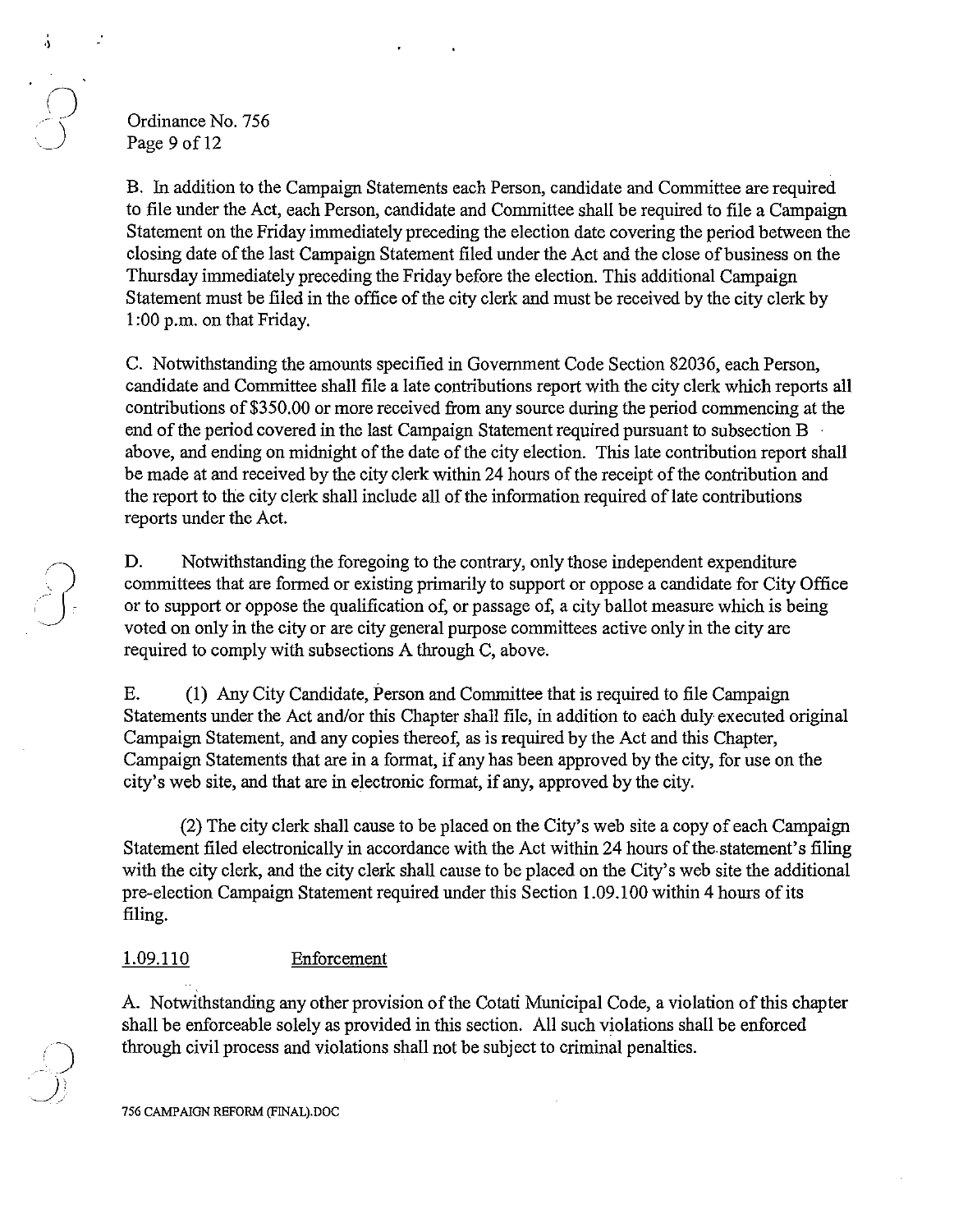Ordinance No. 756 Page 10 of 12

B. Any Person who fails to comply with any provision of this chapter shall be strictly liable to the City of Cotati in a sum not to exceed the following amount for each violation:

- 1. For the making or accepting of any contribution in excess of.the applicable contribution limits specified in this chapter, a sum equal to three (3) times the amount by which the contribution exceeds the applicable contribution limit, or the sum of \$500, whichever is greater, for each violation.
- 2. For any other violation of this chapter, the sum of\$500 for each violation.
- 3. In addition to the sums provided for above, any Person who is found liable for a' violation of this chapter shall also be liable for the reasonable attorney fees and costs incurred by the plaintiff in any civil proceeding brought to enforce the provisions hereof.

C. In the event a candidate accepts a contribution and then becomes aware it is in violation of the contribution limit, that violation by the candidate may be excused if the candidate returns the contribution, or contributes it to the city general fund, within 14 days of becoming aware of the violation.

D. The District Attorney of the County of Sonoma shall file md prosecute a civil action in superior court to recover my amounts due and owing the City of Cotati by any Person for a violation of this chapter. The District Attorney may also seek through a civil action to enjoin any violation or otherwise compel compliance with the requirements of this chapter. Within ten (10) days of receiving a complaint that this Chapter has been violated, the District Attorney shall provide written notice of that fact to the City Manager, and include in that notice my other information that the District Attorney deems relevant to the matter. Unless doing so would impede service of process or adversely affect settlement, prior to initiation of a civil action contemplated herein, the District Attorney shall provide written notice of his/her intent to initiate such action to the City Manager, and include in that notice any other information that the District Attorney deems relevant to the matter. Upon the resolution or disposition of any complaint and upon the conclusion, disposition or resolution of any civil action brought by the District Attorney hereunder, the District Attorney shall provide written notice to the City Manager informing her/him of the nature of the resolution and/or disposition. The city shall reimburse the Office of the District Attorney for all expenses incurred in connection with the civil action.

)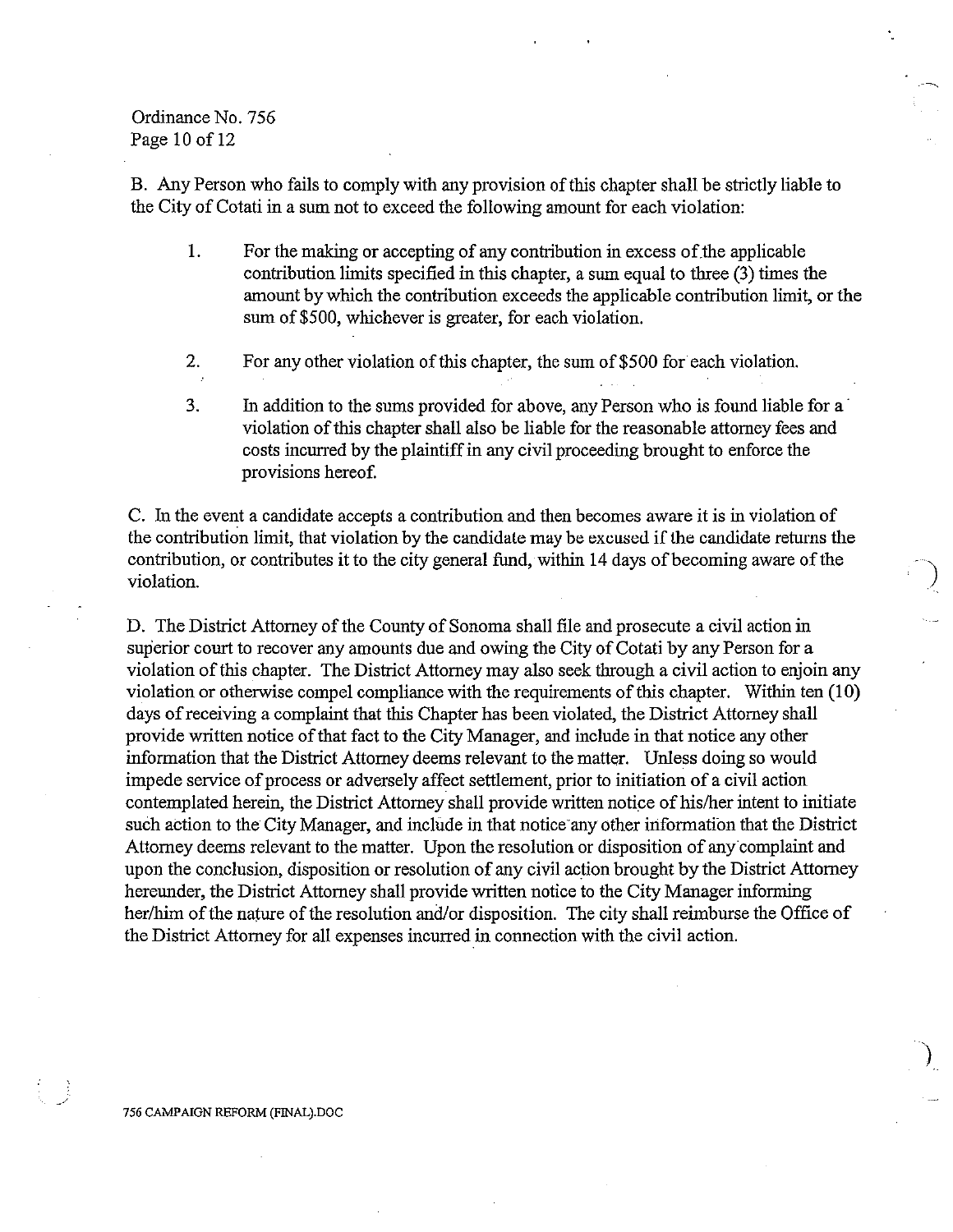## Ordinance No. 756 Page 11 of 12

E. Ifthe District Attorney detennines or believes that any Person (the "target party") has violated any provision of this chapter, the District Attorney may, at his or her sole discretion, advise the target party of remedial measures which may be taken by the target party to avoid possible civil action (the "Remedial Measures"). Such remedial measures may, but need not include the payment of a civil fine to the city. Nothing contained herein shall be deemed to require the District Attorney to offer remedial measures to any target party. In the event the target party is offered and timely perfonns such remedial measures to the satisfaction of the District Attorney, the District Attorney shall advise the target party (and to any Person who, in writing, infonned or complained to the District Attorney concerning such violation), in writing, that the alleged violation has been resolved. The District Attorney shall prepare a letter of resolution which shall be executed by the District Attorney and the target party. In the event a letter of resolution is executed, and in the event the target party complies with the tenns and conditions contained in the letter of resolution, no civil action shall thereafter be filed or maintained relating to the alleged violation covered by the letter of resolution.

F. Any voter residing in the city who believes that a violation of this chapter has occurred may file a written complaint with the District Attorney requesting investigation of the alleged violation by the District Attorney. The District Attorney, within fourteen days after receipt ofthe written complaint, shall determine whether a violation of this chapter has occurred and whether to file a civil action pursuant to this section. The District Attorney, within this 14 day period, shall inform the voter filing the written complaint, in writing, whether the District Attorney intends to commence a civil action. Such a civil action must be commenced within 7 days of the District Attorney's written response to the voter filing the written complaint. If the writing from the District Attorney states that he or she will not be filing a civil complaint, or if such civil complaint is not filed within 7 days of the date of the District Attorney's written response, the voter filing the written complaint may file a civil action pursuant to this section concerning the alleged violation complained of. Upon the filing of the civil action by the voter, the voter shall notify the City Manager of said filing and provide a copy of the complaint to the City Manager. If the District Attorney notifies the voter filing the written complaint that he or she will not be filing a civil action, or if the District Attorney fails to file a civil action within 7 days ofthe date of the District Attorney's written response, the District Attorney may no longer utilize the remedial measures provided for in subsection E above.

G. If a judgment is entered against the defendant or defendants in an action brought by the District Attorney, the entire amount of the judgment shall be paid into the city's general fund. If a judgment is entered against the defendant or defendants in an action brought by a voter of the city, the plaintiff shall receive 50 percent of the amount recovered. The remaining 50 percent shall be paid to the city's general fund. As stated in subsection (B)(3) above, any Person who is found liable for a violation of this chapter shall also be liable for the reasonable attorney fees and costs incurred by the plaintiff whether the plaintiff is the District Attorney or a voter of the city.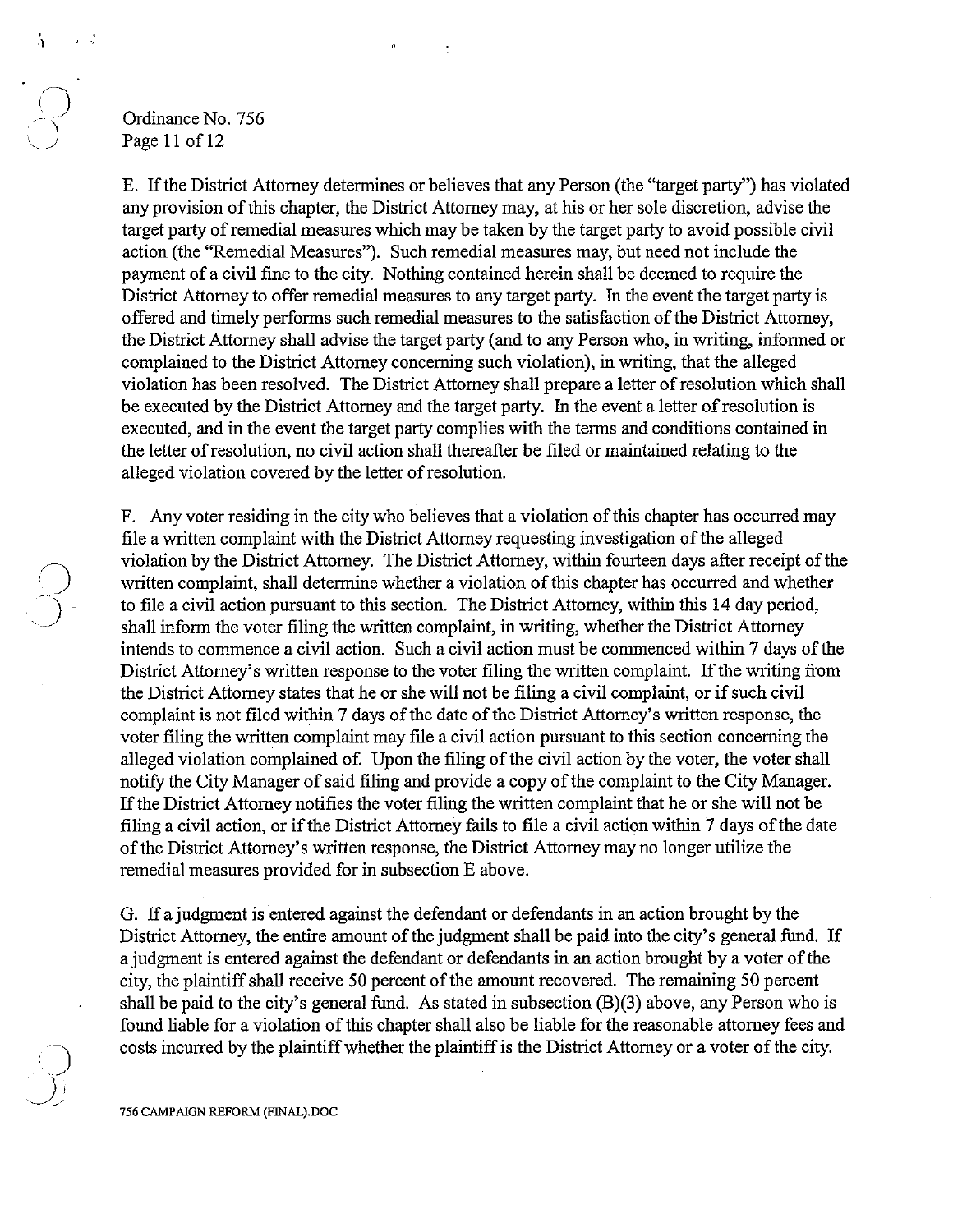Ordinance No. 756 Page 12 of 12

#### SECTION II. SEVERABILITY

If any section, subsection, sentence, clause, phrase or portion of this ordinance is for any reason held invalid or unconstitutional, such decision shall not affect the validity of the remaining portions of this ordinance.

The City Council hereby declares that it would have passed this and each section, subsection, phrase or clause thereof irrespective of the fact that any one or more sections, subsections, phrase or clauses be declared unconstitutional on their face or as applied.

#### SECTION III. EFFECTIVE DATE

This ordinance shall become effective 30 days after the date of adoption; provided, however, that any and all contributions that are received prior to the effective date of this ordinance by any City Candidate or current City Council member who may run for City Office in the November 2004 municipal election shall not be subject to Sections 1.09.050 and 1.09.060 of the Chapter adopted by this ordinance.

## SECTION IV. POSTING

The City Clerk shall cause this ordinance to be published and/or posted within fifteen days after its adoption.

#### **\*\*\*\*\*\*\*\***

**IT IS HEREBY CERTIFIED** that the foregoing ordinance was introduced on the  $2^{nd}$  day of June, 2004, and adopted on the 9<sup>th</sup> day of June, 2004, by the following vote, to wit:

|                           | <b>GILARDI</b><br><b>MOORE</b><br><b>BERKEMEIER</b><br><b>KURVERS</b><br>ORCHARD | Yes<br>Yes<br>Yes<br>Yes<br>Yes |           | (d)(5) |  |
|---------------------------|----------------------------------------------------------------------------------|---------------------------------|-----------|--------|--|
|                           |                                                                                  |                                 | APPROVED: | Mayor  |  |
| $\bullet$<br>A<br>ŧ.<br>R | (d)(5)<br>ATTEST.<br>756 CAMPAIGN REFORM (FINALLDOC                              | Deputy City Clerk<br>$\sim$     |           |        |  |

)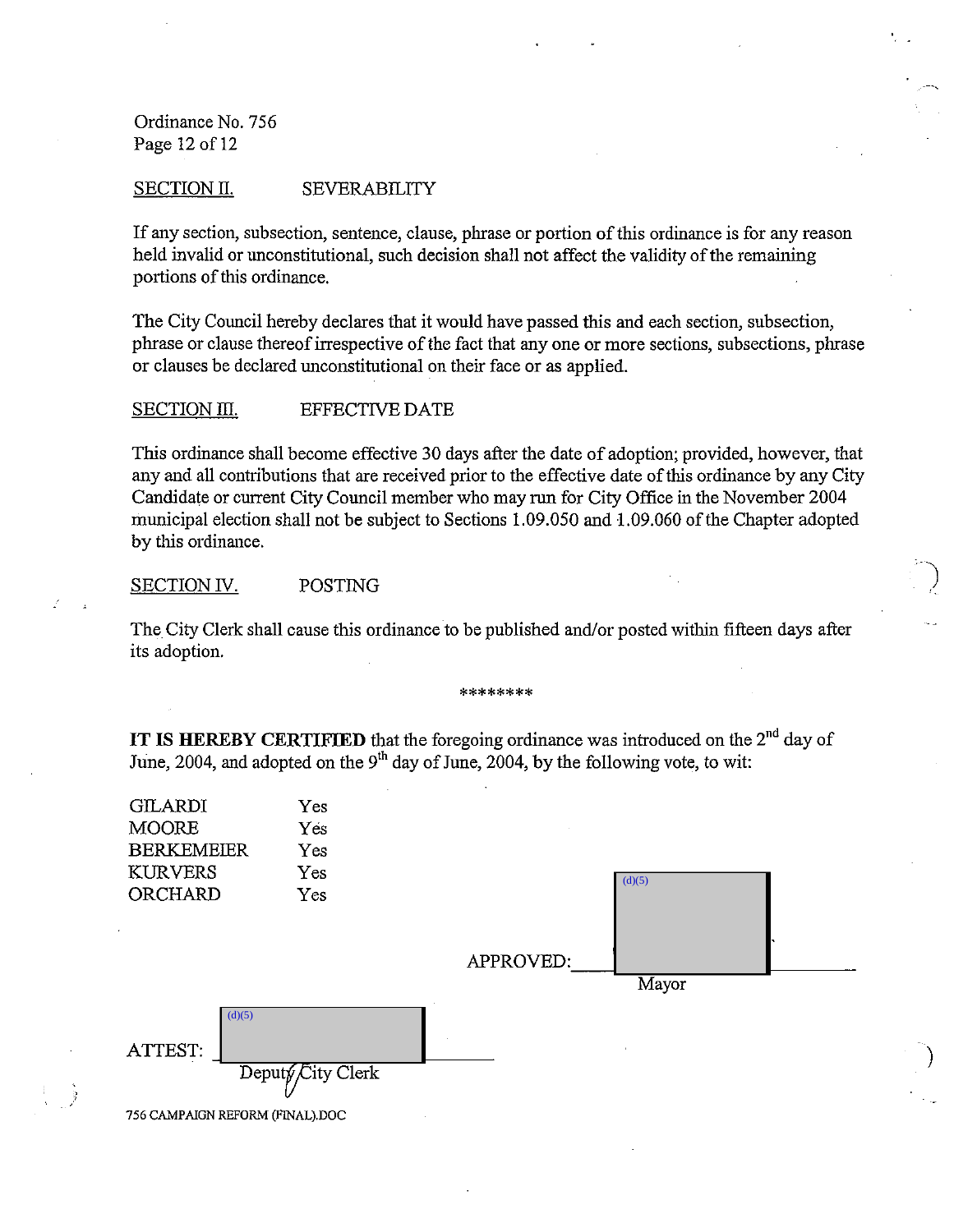#### **ORDINANCE NO. 762**

# **AN ORDINANCE OF THE CITY COUNCIL OF THE CITY OF COTATI AMENDING ORDINANCE 756 (NOW, CHAPTER 1.09 OF THE COTATI MUNICIPAL CODE) CLARIFYING ITS ENFORCEMENT PROVISIONS AND THE COMMITTEES SUBJECT TO THE FRIDAY STATEMENT**

## **THE CITY COUNCIL OF THE CITY OF COTATI DOES HEREBY ORDAIN AS FOLLOWS:**

#### **SECTION I.**

Section 1.09.100(B) of the Cotati Municipal Code is amended to read as follows:

B. In addition to the Campaign Statements each Person, candidate and Committee are required to file under the Act, the following Persons and Committees shall be required to file a Campaign Statement on the Friday immediately preceding the election date covering the period between the closing date of the last Campaign Statement filed under the Act and the close of business on the Thursday immediately preceding the Priday before the election. This additional Campaign Statement must be filed in the office of the city clerk and must be received by the city clerk by 1 :00 p.m. on that Friday. The Persons and Committees governed by this subsection B are: City Candidates, their controlled Committees or Committees fonned or existing primarily to support or oppose their candidates, Committees fonned or existing primarily to support or oppose a City Candidate or to support or oppose the qualification of, or passage of, a City ballot measure which is being voted on only in the City, and to City general purpose committees active only in the City.

#### SECTION II.

 $\bigcap$ 

J

Section 1.09.110(B) of the Cotati Municipal Code is amended to read as follows:

B. Any Person who fails to comply with any provision of this chapter shall be strictly liable to the City of Cotati in a sum not to exceed the following amount for each violation:

1. Three (3) times the amount a Person fails to properly report or unlawfully contributes, expends, accepts, gives or receives, or \$500 per violation, whichever is greater. Each failure to report a contribution or expenditure that is required to be reported hereunder shall constitute a separate violation. Each contribution that is accepted, given or received in violation of this Chapter shall constitute a separate violation. Each expenditure that is expended in violation of this Chapter shall constitute a separate violation.

2. \$500 per calendar day, or any portion of a calendar day, after the deadline specified in Section 1.09.100 for the filing of additional campaign statements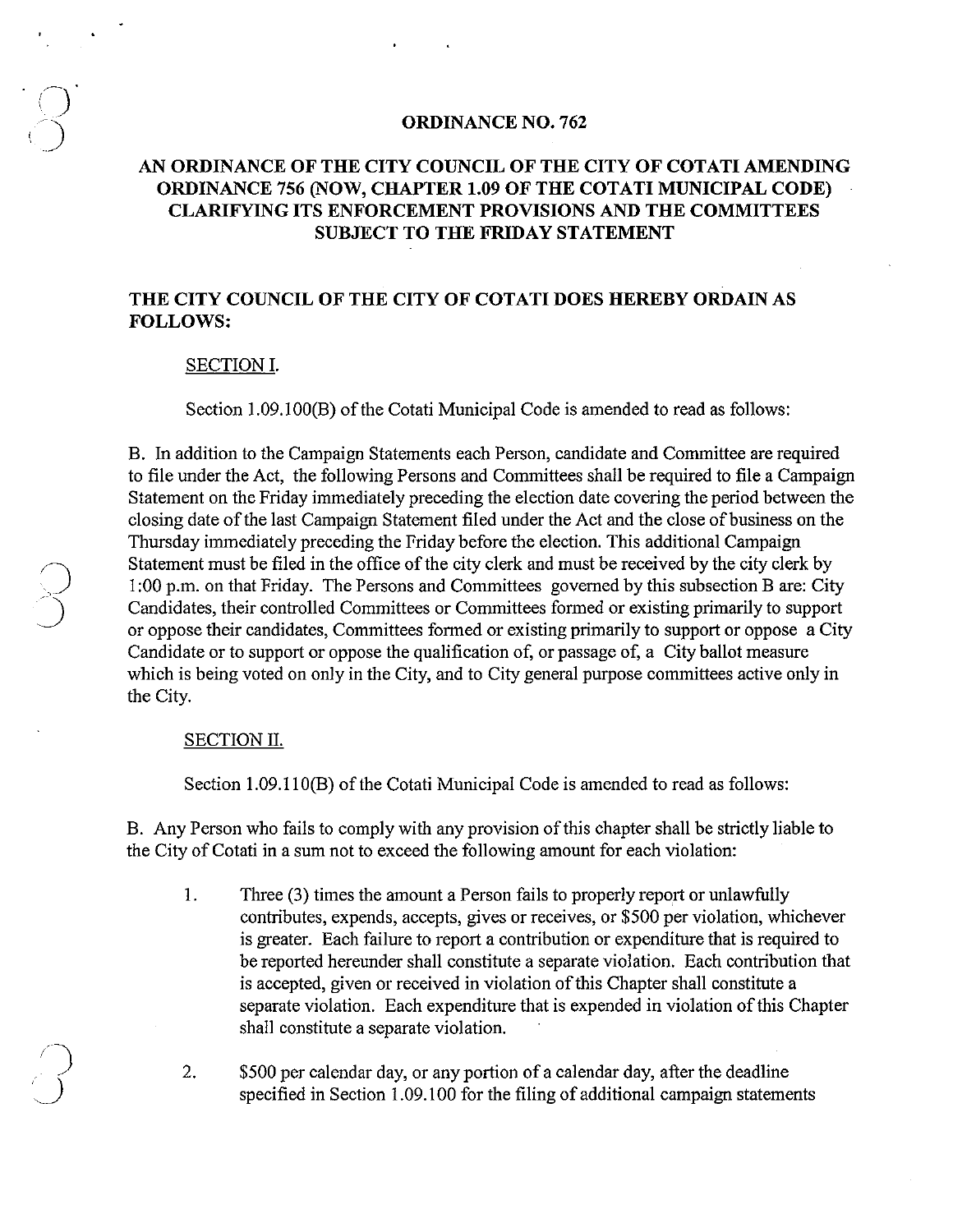## Ordinance No. 762 Page 2 of 4

 $\overline{O}$ .

 $\bigcup$ 

required by Section 1.09.100, until the additional campaign statement is filed with the city clerk.

- 3. For all other violations, the sum shall be left to the sound discretion of the court, but shall not exceed \$2,000 for each violation. This section shall apply to, but not be limited to, the failure to make the disclosures required by Sections 1.09.080, 1.09.090 and 1.09.091. For violations of Section 1.09.080, each written solicitation master form shall be considered one violation regardless of the number of individual written solicitations generated from the master form. For violations of Section 1.09.090, each mass mailing of an identical communication shall be considered one violation regardless of the number of individual communications included in the mass mailing. For violations of Section 1.09.091 (A), each unique advertisement that violates this Chapter shall be considered one violation regardless of the number of persons to whom the advertisement is circulated or communicated. For example, if a City Candidate hands out 3,000 identical flyers, each of which violates Section 1.09.091(A), such conduct shall be considered one violation. By way of further example, if a City Candidate hands out 1,000 identical flyers ("A Flyers") and 2,000 identical (but different from the A Flyers) flyers, all of which violate this Chapter, such conduct shall be considered two violations. For violations of Section 1.09.091(B), each unique television or radio advertisement shall be considered one violation regardless of the number of times such advertisement is published or broadcast.
- 4. If two or more Persons are responsible for any violation, they shall be jointly and severally liable therefor.
- 5. In addition to the sums provided for above, any Person who is found liable for a violation of this chapter shall also be liable for the reasonable attorney fees and costs incurred by the plaintiff in any civil proceeding brought to enforce the provisions hereof.

#### SECTION III.

Section 1.09.090 (A) of the Cotati Municipal Code is amended to read as follows:

# 1.09.090 Disclosures in Mass Mailings by City Candidates, Controlled Committees, and Independent Expenditure Committees

A. Any mass mailing by a Person, Committee (including but not limited to, a controlled committee, a primarily formed committee and an independent expenditure committee), or City Candidate, in connection with a communication that expressly advocates the election or defeat of a clearly identified City Candidate or city ballot measure, shall disclose the following information in a clear and legible manner in at least 10 point type on the bottom portion of the front page of any mass mailing: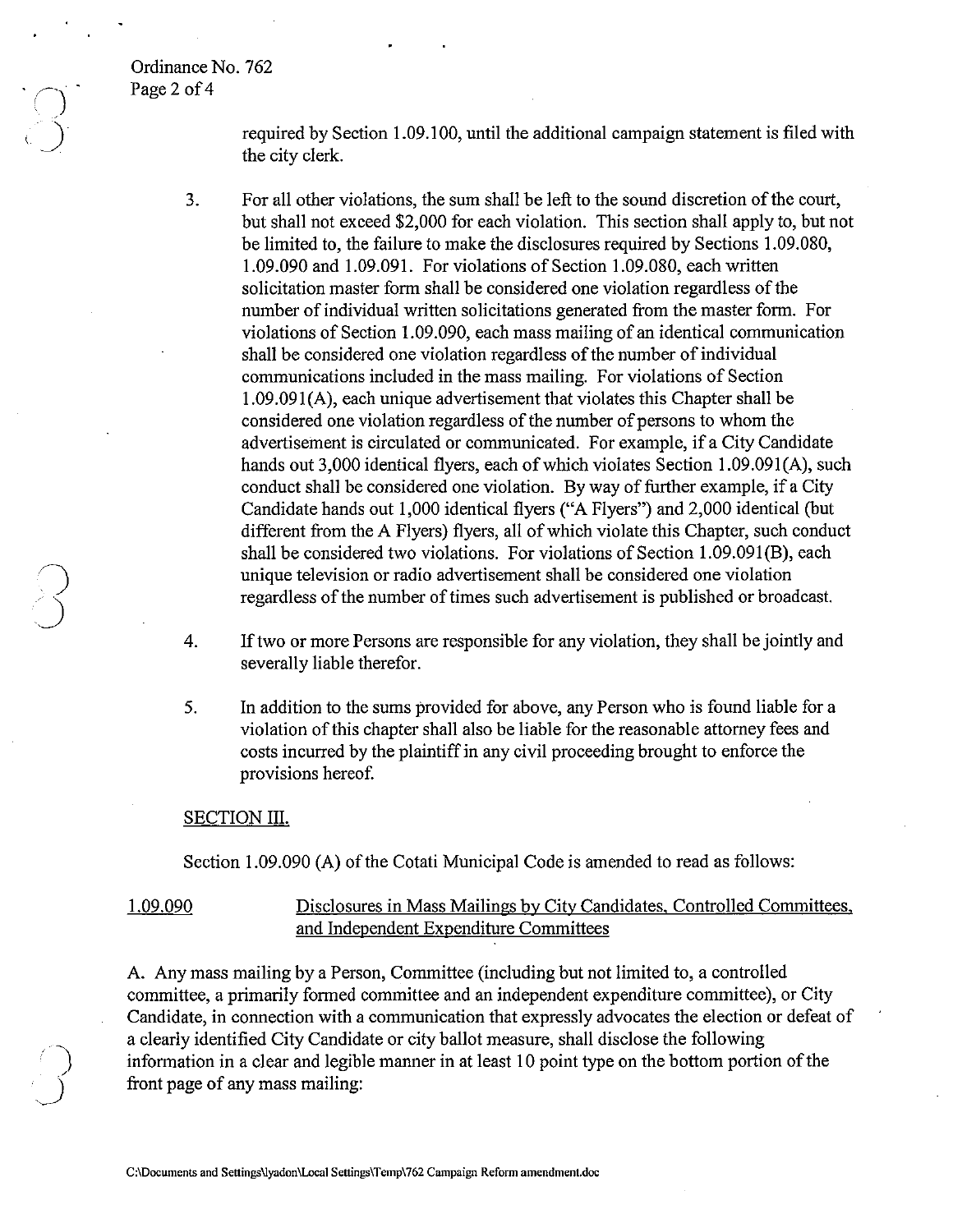## Ordinance No. 762 Page 3 of 4

2.

 $\sum$  $\geq$   $\leq$ 

*'j* 

 $\rightarrow$ 

1, As of the date of the distribution of the mass mailing, the names and occupations of individuals who, and the names and business interests of non-individuals, which are the six (6) largest contributors to the candidate or Committee listed in order of the amount of contributions. If two  $(2)$  or more of the largest contributors have contributed the same amount, they shall be listed according to chronological sequence of their contributions; provided, that should two (2) or more of the otherwise largest contributors make their contributions on the same day and at the exact same time, the candidate or Committee shall list their names along with the names of the other largest contributors such that no more than six are listed, using a random selection methodology; and provided, further, that should a candidate or Committee receive contributions on a given day at the exact, same time that, when taken together with the previously received contributions, constitute the largest seven or greater contributions, the candidate or Committee shall list and/or exclude their names, as the case may be, such that no more than six are listed, using a random selection methodology. The disclosure shall read: "Major funding" by: (name and occupation or business interest of each of the largest contributors)." In the case of contributions from Committees, the disclosure shall read: "Major funding by (name of Committee); Expenditures directed by: (name and occupation or business interest of Persons or entities who direct or control the expenditures of the Committee)"; and

If, as of the date the mass mailing is distributed, the Committee has received at least forty percent (40%) of its total contributions from large out of town contributors, the top portion of the disclosure shall state, in at least 10 point type, "Major funding from large out of town contributors." The names of the six (6) largest out of town contributors listed in order of their contribution amounts, and the residence or business location of the contributors (i.e., city and state), shall be stated in not less than 10 point type. In the event two  $(2)$  or more of the six  $(6)$ largest out of town contributions are the same amount, then the candidate or Committee shall list their names using a random selection methodology, such that no more than six are listed. "Large out of town contributors" means those contributors (a) who either are not residents of the City of Cotati or do not have a principal place of business in the City of Cotati, and (b) whose cumulative contributions in an Election Cycle are one hundred (\$100.00) dollars or more,

3, The total production and postage cost of the mailing.

#### SECTION IV. SEVERABILITY

If any section, subsection, sentence, clause, phrase or portion of this ordinance is for any reason held invalid or unconstitutional, such decision shall not affect the validity of the remaining portions of this ordinance.